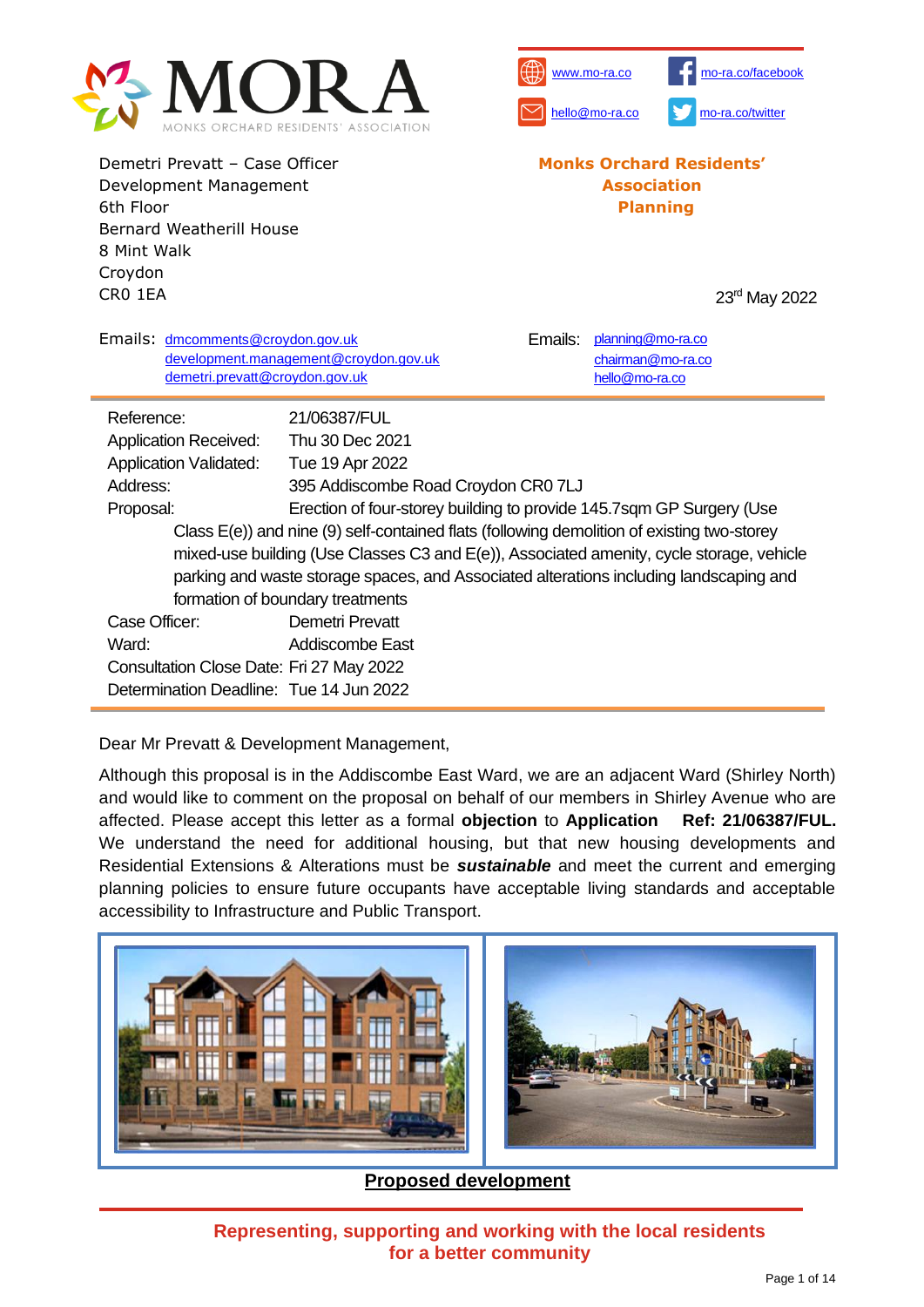



# **1 The Proposed Development's Parameters:**

| 395 Addiscombe Road            |              |               |                               | App Ref: 21/06387/FUL      |                                    |             |             |                                                 |                                                     |                                              |                                        |                                         |                |                                             |                          |
|--------------------------------|--------------|---------------|-------------------------------|----------------------------|------------------------------------|-------------|-------------|-------------------------------------------------|-----------------------------------------------------|----------------------------------------------|----------------------------------------|-----------------------------------------|----------------|---------------------------------------------|--------------------------|
| <b>Site Area</b>               | 875.22       | sq.m.         |                               | <b>Residential Density</b> |                                    | 342.77      | hr/ha       |                                                 | <b>PTAL 2011</b>                                    | 3                                            |                                        | <b>GIA Ratio</b>                        | 0.70           | <b>Residential</b>                          |                          |
| <b>Site Area</b>               | 0.0875       | ha            |                               | <b>Residential Density</b> |                                    | 342.77      | bs/ha       |                                                 | <b>PTAL 2021</b>                                    | $\overline{\mathbf{3}}$                      |                                        | <b>GEA Ratio</b>                        | 1.24           |                                             |                          |
| <b>Units</b>                   | $\mathbf{q}$ |               |                               | <b>Housing Hensity</b>     |                                    | 102.83      | u/ha        |                                                 | <b>PTAL 2031</b>                                    | $\overline{\mathbf{3}}$                      |                                        | Ave hr/u                                | 3.33           |                                             |                          |
| (*) Kitchen & Dining Open Plan |              |               | <b>Average Occupancy/Unit</b> |                            | 3.33                               | bs/unit     |             |                                                 |                                                     |                                              |                                        |                                         |                |                                             |                          |
| Unit                           | <b>Type</b>  | Floor         | <b>Bedrooms</b>               | <b>Bedspaces</b>           | Habitable<br><b>Rooms</b><br>$(*)$ | <b>GIFA</b> | <b>GIFA</b> | <b>GEFA</b><br><b>Offered Required Proposal</b> | <b>Built-In</b><br><b>Storage</b><br><b>Offered</b> | <b>Built-In</b><br><b>Storage</b><br>Require | Private<br>Amenity<br>Space<br>offered | Private<br>Amenity<br>Space<br>Required | <b>Adults</b>  | <b>Probable Probable</b><br><b>Children</b> | Play<br>Space<br>(sq.m.) |
| <b>GP Surgery</b>              |              | Ground        |                               |                            |                                    | 142.7       |             | 276.7                                           |                                                     |                                              | 35                                     |                                         |                |                                             |                          |
| <b>Totals</b>                  |              |               |                               |                            |                                    |             |             |                                                 |                                                     |                                              |                                        |                                         |                |                                             |                          |
|                                |              |               |                               |                            |                                    |             |             |                                                 |                                                     |                                              |                                        |                                         |                |                                             |                          |
| Flat 1                         | MA(3)        | Ground        | 3                             | 4                          | 4                                  | 79.5        | 74          |                                                 | <b>None Offered</b>                                 | 2.5                                          | 61.7                                   | $\overline{7}$                          | $\overline{2}$ | $\overline{2}$                              | 20                       |
| Flat 2                         | M4(3)        | First         | $\overline{\mathbf{3}}$       | 4                          | $\overline{a}$                     | 74.4        | 74          |                                                 | <b>None Offered</b>                                 | 2.5                                          | 7.1                                    | $\overline{7}$                          | $\overline{2}$ | $\overline{2}$                              | 20                       |
| Flat <sub>3</sub>              | M4(2)        | First         | $\overline{2}$                | 3                          | 3                                  | 63          | 61          | 264                                             | <b>None Offered</b>                                 | $\overline{2}$                               | 7.1                                    | 6                                       | $\overline{2}$ | $\mathbf{1}$                                | 10                       |
| Flat 4                         | M4(2)        | <b>First</b>  | $\overline{2}$                | 3                          | 3                                  | 61.02       | 61          |                                                 | <b>None Offered</b>                                 | $\overline{2}$                               | 6                                      | 6                                       | $\overline{2}$ | $\mathbf{1}$                                | 10                       |
| Flat 5                         | M4(3)        | Second        | 3                             | 4                          | 4                                  | 74.4        | 74          |                                                 | <b>None Offered</b>                                 | 2.5                                          | 7.1                                    | $\overline{7}$                          | $\overline{2}$ | $\overline{2}$                              | 20                       |
| Flat 6                         | M4(2)        | Second        | $\overline{2}$                | 3                          | 3                                  | 63          | 61          | 264                                             | <b>None Offered</b>                                 | $\overline{2}$                               | 7.1                                    | 6                                       | $\overline{2}$ | $\mathbf{1}$                                | 10                       |
| Flat 7                         | M4(2)        | <b>Second</b> | $\overline{2}$                | 3                          | $\overline{\mathbf{3}}$            | 61.02       | 61          |                                                 | <b>None Offered</b>                                 | $\overline{2}$                               | 6                                      | 6                                       | $\overline{2}$ |                                             | 10                       |
| Flat 8                         | M4(2)        | Third         | $\overline{2}$                | 3                          | 3                                  | 68.3        | 61          | 279.5                                           | <b>None Offered</b>                                 | $\overline{2}$                               | 6.4                                    | 6                                       | $\overline{2}$ | $\mathbf{1}$                                | 10                       |
| Flat 9                         | M4(2)        | <b>Third</b>  | $\overline{2}$                | 3                          | 3                                  | 68.3        | 61          |                                                 | <b>None Offered</b>                                 | $\overline{2}$                               | 6.4                                    | 6                                       | $\overline{2}$ |                                             | 10                       |
| <b>Totals</b>                  |              |               | 21                            | 30                         | 30                                 | 612.94      | 588         | 1084.2                                          | $\mathbf{0}$                                        | 19.5                                         | 114.9                                  | 57                                      | 18             | 12                                          | 120                      |

**This Table summarises the important parameters relevant to this development proposal which are referenced throughout the following submission.**

# **2 Growth Policies**

### **2.1 Croydon Local Plan**

- 2.1.1 The current Croydon Local Plan (2018) *'Growth'* **Policies**, as defined in **Table 6.4,** DM10.1 to DM10.11 or DM34 to DM49 and DM36 to DM49 *'purports'* to describe *"Growth"* by either *"Redevelopment"* or *"Evolution"* by *"Regeneration"*, but gives no definition of the acceptable magnitude of growth in terms of *'Site Capacity'*, *'Local and future infrastructure'* or *'Public Transport Accessibility'* and therefore the Policy is *'unenforceable'* and *'undeliverable'* as it has no measurable methodology, is *imprecise*, *indeterminate* and *devoid* of any Policy definition other than guidance to *"seek to achieve"* a minimum height of 3 storeys at specific locations.
- 2.1.2 However, the **Revised Croydon Local Plan<sup>1</sup>** omits **Table 6.4** and replaces it with a modified version of **Table 6.5** which is just a tick box guide to evolution (*i.e., still No defining meaningful parameters*). **Paragraph 6.62** has been modified to include a *"Moderate Intensification"* designation and **6.56a** to include a *"Gentle densification"* designation, but again, there is no definition for what is meant by *"Moderate" or "Gentle."* These are abstract objectives, **NOT policies** that are sufficiently adequately defined to be enforceable!
- 2.1.3 Study of the location on the Policies Map indicates no defined **growth intensification** at **395 Addiscombe Road** and therefore limited *"Gentle"* growth would presumably be appropriate for this development. However, there is no definition of what *"Gentle"* **densification** actually means.
- 2.1.4 We have investigated the National Policies to define acceptable levels of density based upon the **NPPF** in the **National Model Design Code & Guidance**.

**<sup>1</sup>** [https://www.croydon.gov.uk/sites/default/files/2022-01/croydon-local-plan-2018-revised-2021-part-1-start](https://www.croydon.gov.uk/sites/default/files/2022-01/croydon-local-plan-2018-revised-2021-part-1-start-to-section-11.pdf)[to-section-11.pdf](https://www.croydon.gov.uk/sites/default/files/2022-01/croydon-local-plan-2018-revised-2021-part-1-start-to-section-11.pdf)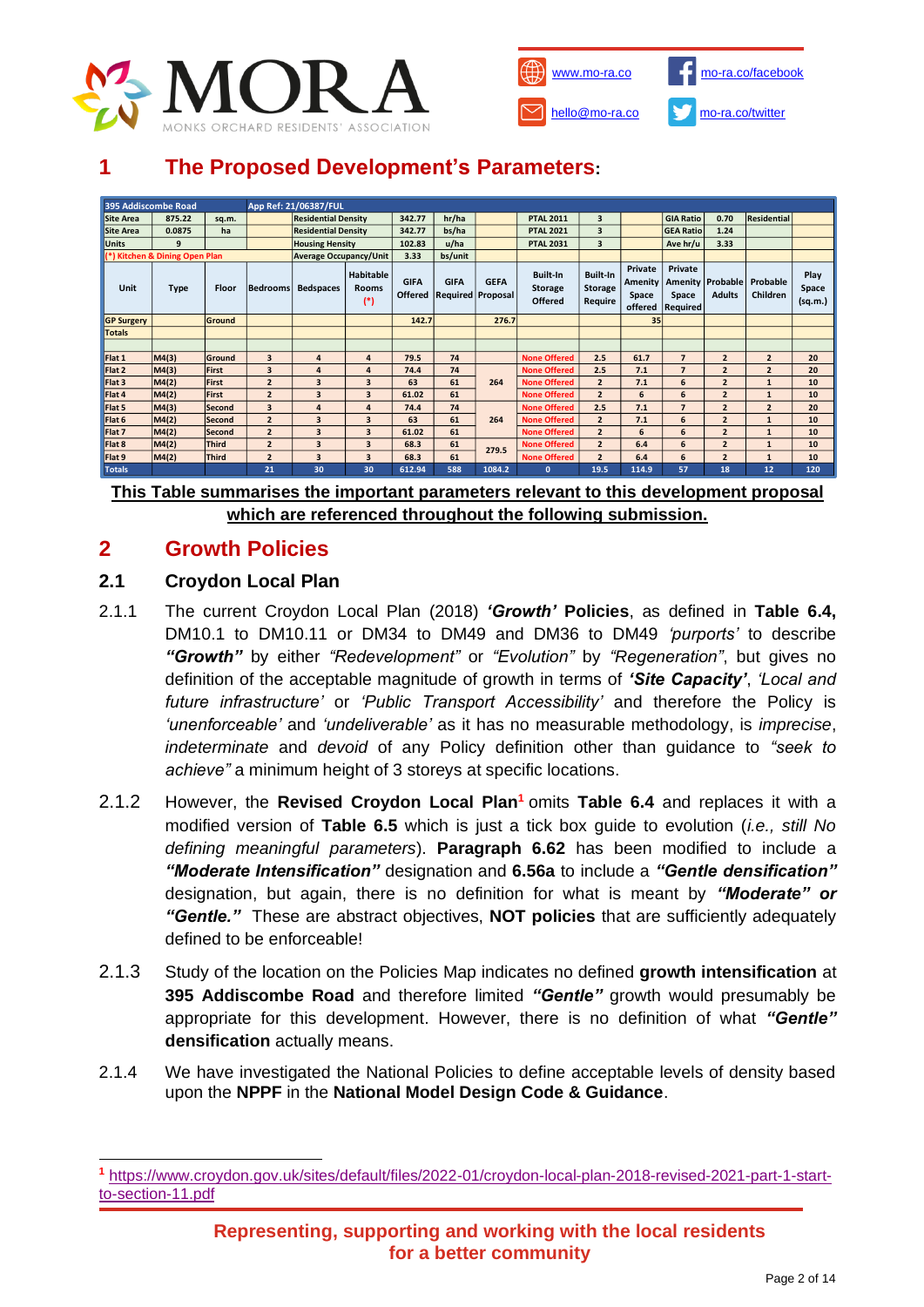



### **2.2 London Plan Policy H2**

2.2.1 The **London Plan para 4.2.2** States: *Incremental Intensification of existing residential areas within PTALs 3-6 or within 800m distance of a (Train/Tram) station or town (District) centre boundary;* as 395 Addiscombe Road has **PTAL 3** but is greater than >**800m** from a Train/Tram Station or District Centre, this location could be considered appropriate for **"Gentle"** densification" but it is **NOT** considered appropriate for **"Moderate"** as shown on the Policies Map.



**Google Image of 395 Addiscombe Road indicating > 800m from a Tram/Train Station or District Centre and thus inappropriate for Incremental Intensification**

# **3 Design Code Assessment**

### **3.1 Croydon Local Plan**

- 3.1.2 The **Draft Croydon Plan** does **NOT** reference **London Plan Policies of 'Chapter 3 - Design'** other that **D9** (Tall Buildings) and **D13** (Impact of Change). Therefore, the main thrust of **London Plan's "Design-Led Approach," "Site Capacity limitations"** and **"Design Codes"** for **Residential localities** have been completely disregarded.
- 3.1.3 In addition, the Draft Revised Croydon Plan does NOT reference the NPPF National Model Design Guides or Design Codes as referenced from NPPF para129. There are still no Policies to actually "manage" Growth in the Revised Draft Croydon Local Plan.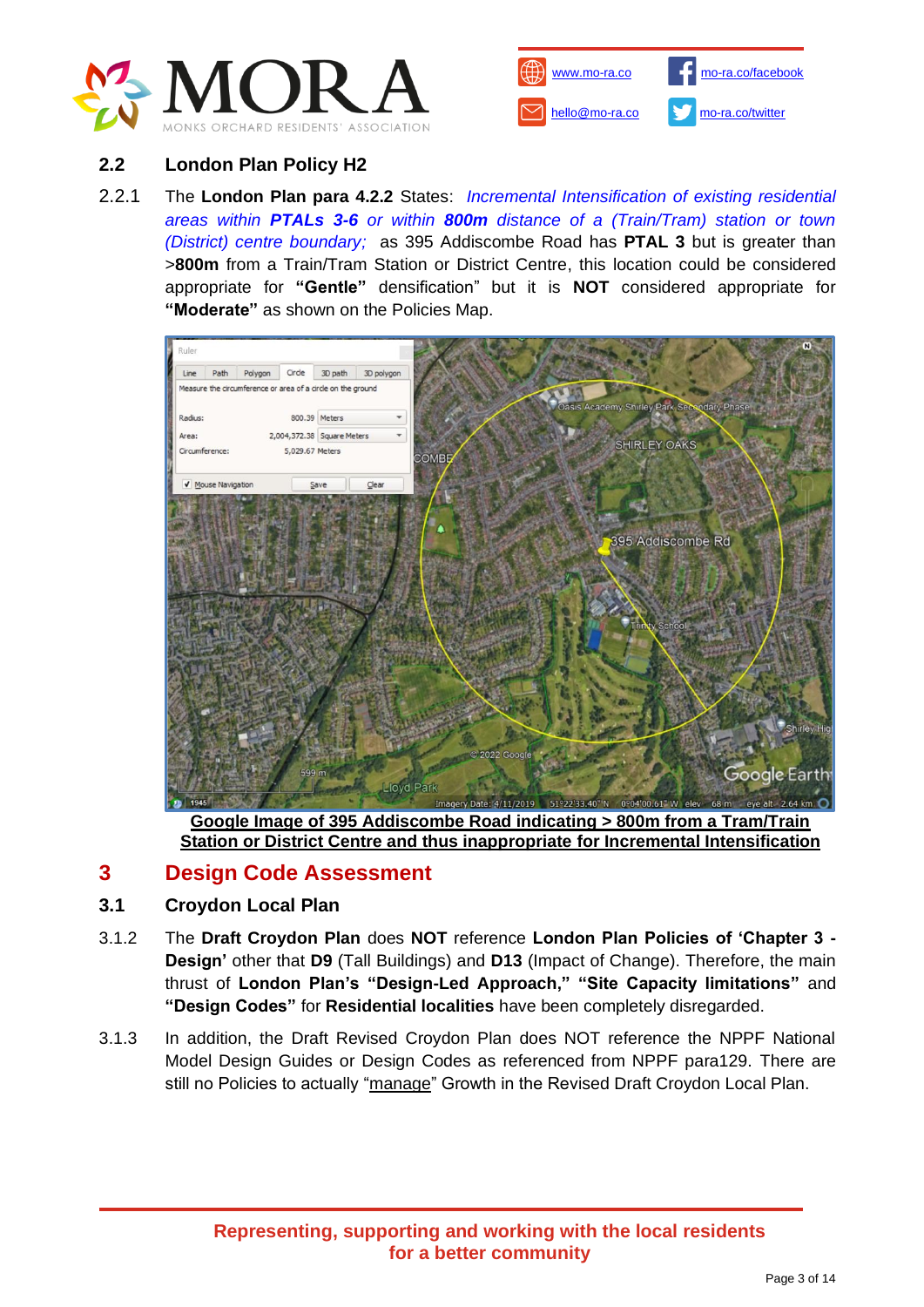



#### **3.2 London Plan**

#### 3.2.1 **London Plan Policy D3 States:**

*"A 'All' development must make the best use of land by following a Design-Led Approach that optimises the "capacity" of sites, including site allocations. Optimising 'site capacity' means ensuring that development is of the most appropriate form and land use for the site. The design-led approach requires consideration of design options to determine the most appropriate form of development that responds to a site's context and 'capacity for growth,' and existing and planned supporting 'infrastructure capacity' (as set out in Policy D2 Infrastructure requirements for sustainable densities***<sup>2</sup>** *), and that best delivers the requirements set out in Part D."* 

### **Policy D3 Para 3.3.2**

*"A design-led approach to optimising site capacity should be based on an "evaluation"* **<sup>3</sup>** *of the site's attributes, its surrounding context and its capacity for growth to determine the appropriate form of development for that site."*

#### **Policy D3 Para 3.3.4**

*"Designating appropriate development capacities through site allocations enables boroughs to proactively optimise the capacity of strategic sites through a consultative design-led approach that allows for meaningful engagement and collaboration with local communities, organisations and businesses."*

#### *Policy H2 Para 4.2.5.*

*"The small sites target represents a small amount of the potential for intensification in existing residential areas, particularly in Outer London, therefore, they should be treated as minimums. To proactively increase housing provision on small sites through 'incremental' development, Boroughs are encouraged to prepare area-wide housing Design Codes, in particular, for the following forms of development: Residential Conversions, Redevelopments, extensions of houses and/or ancillary residential buildings."*  (The issue is there is NO definition of the magnitude of "incremental," but a definition should be defined in the **Design Code**).

3.2.2 However, these requirements do **NOT** provide guidance on an appropriate assessment or evaluation of a local **"Design Code"** but require the LPA to define the specific guidance in their local plans, to which Croydon have not complied in their Revised Croydon Plan (December 21).

### **3.3 NPPF**

3.3.1 The NPPF have provided guidance at para **129** which states:

*"129. Design guides and codes can be prepared at an area-wide, neighbourhood or site-specific scale, and to carry weight in decision-making should be produced either as part of a plan or as supplementary planning* 

**<sup>3</sup>** Definition of **"evaluation"**: The making of a judgement about the *amount, number, or value* of something.

**<sup>2</sup>** [https://www.london.gov.uk/sites/default/files/the\\_london\\_plan\\_2021.pdf](https://www.london.gov.uk/sites/default/files/the_london_plan_2021.pdf)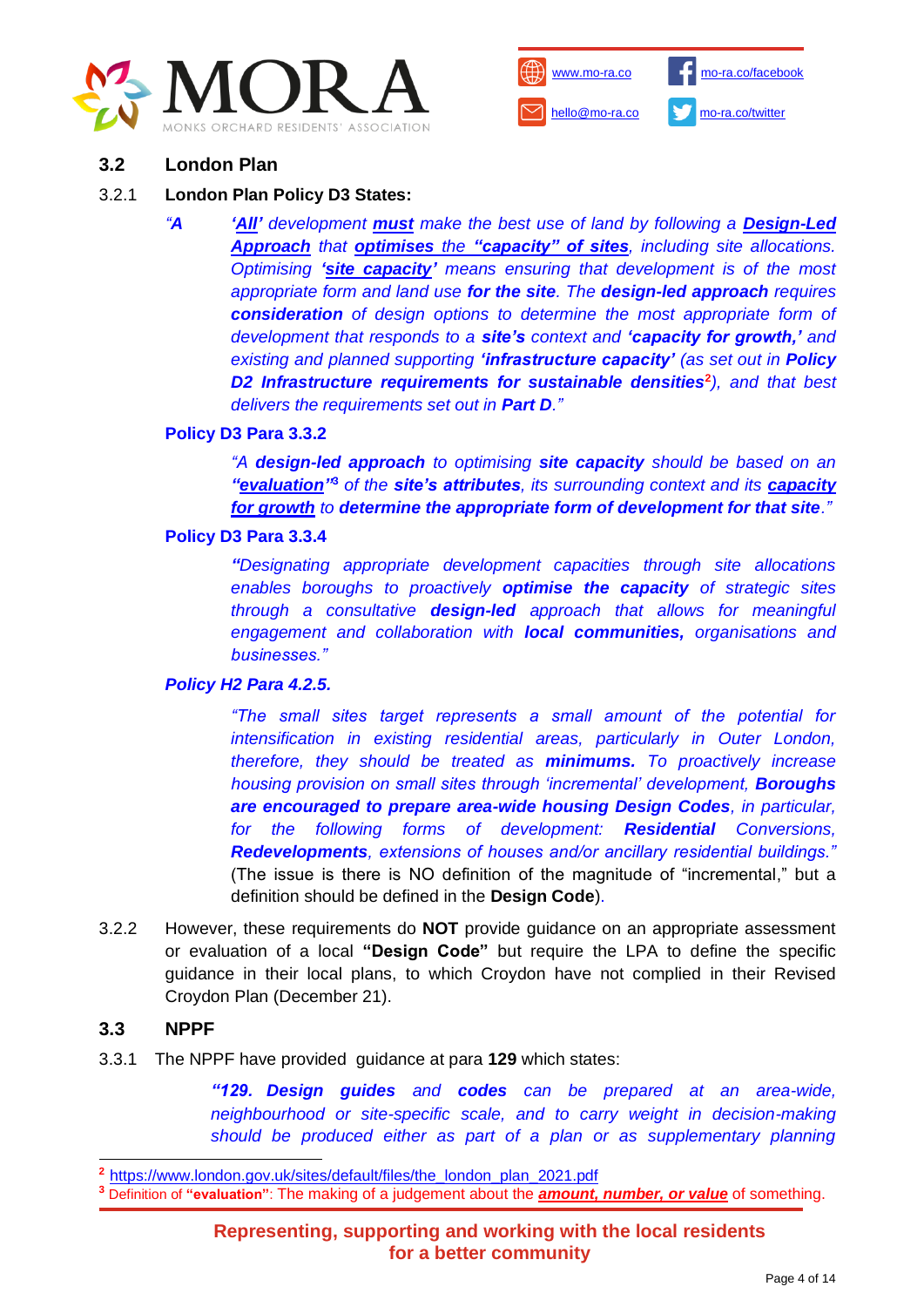



*documents. Landowners and developers may contribute to these exercises but may also choose to prepare design codes in support of a planning application for sites they wish to develop. Whoever prepares them, all guides and codes should be based on effective community engagement and reflect local aspirations for the development of their area, taking into account the guidance contained in the National Design Guide and the National Model Design Code. These national documents should be used to guide decisions on applications in the absence of locally produced design guides or design codes."*

- 3.3.2 This is exactly the situation with the Croydon/London Plans.
- **3.4 Local Design Codes**
- 3.4.1 The **National Model Design Code & Guidance<sup>4</sup>** published by the **Department for Levelling Up, Housing & Communities (DLUHC)** June 2021 provides guidance on establishing the Housing Density for Area Types and Settings at Part 1, Coding Process, 2B Coding Plan (Page 14 illustration 10 – Area Types).



- 3.4.2 As of **15th May**, the **Valuation Office** listed **21** Dwellings from **359 to 395 Addiscombe Road** for the **Post Code Area CR0 7LJ** and the website**<sup>5</sup>** gave a population of **53** occupants which equates to an average of **2.524 persons per dwelling** (Not much different from the National Average of **2.36<sup>6</sup>** occupant/unit at year 2021). The Google Earth Image gives an approximate Area of **10,226m<sup>2</sup>** = **1.0226ha** and thus, the **Post Code Area CR0 7LJ** has an existing local **Design Code Housing Density** of 21/1.0226 = **20.536units/ha** and a local **Design Code Residential Density** of 20.536\*2.524 = **51.829 occupants/ha**.
- 3.4.3 This assessment places **395 Addiscombe Road** at a **Design Code** House Density Type Setting at **20.536U/ha** in the **20 to 40 Units/ha Range** of an **Outer Suburban** Setting.

- **<sup>5</sup>** CR0 7LJ (Croydon) postcode [demographic & neighbourhood report \(postcodearea.co.uk\)](https://www.postcodearea.co.uk/postaltowns/croydon/cr07lj/)
- **<sup>6</sup>** <https://www.statista.com/statistics/295551/average-household-size-in-the-uk/>

**<sup>4</sup>** <https://www.gov.uk/government/publications/national-model-design-code>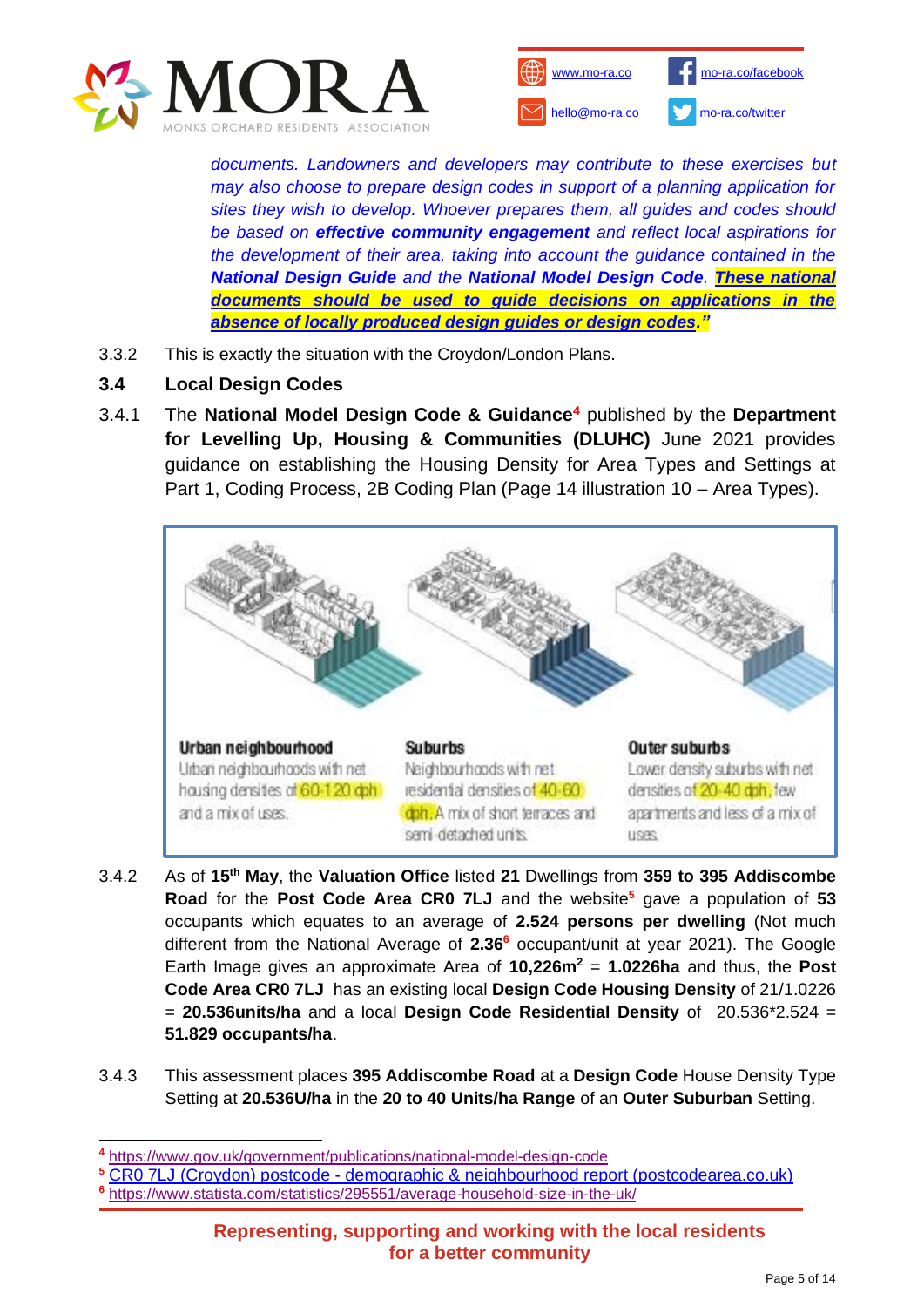



- 3.4.4 However, as the proposal has **PTAL 3** and is forecast to remain at **3** up until **2031** the locality could be considered for *"Gentle"* **Intensification.**
- 3.4.5 There is no meaningful definition of *"Growth"* in either the adopted **Croydon Local Plan** or the **Revised Croydon Local Plan** (December 2021) or the **London Plan** and therefore the **NPPF Definitions form the basis of evaluation**.
- 3.4.6 As the **National Model Design Code** Area Types exist on the availability of supporting infrastructure, any intensification within an Area Type or Setting relies on the existing Supporting infrastructure and therefore the **Design Code Density** should remain **within** the Setting or **Area Type "Ranges"** as defined (Outer Suburban, Suburban, Urban or Central), It is suggested that **poor infrastructure** would require the **Design Code Density** to **tend toward** the **lower value**, and, **higher infrastructure** provision **tend toward** the **higher** of the **Setting Range.** Similarly, the **Intensification** should follow the same principles as follows:



**each Area Type or Setting**

3.4.7 We have shown an **incremental** increase in **Design Code Density** of **⅓** & **⅔** between Settings for **"Outer Suburban", "Suburban" and "Urban"** for *"Gentle", "Moderate" and "Focussed"* Intensification. There is **NO** equivalent for **"Central"** Area Type setting, as there is NO defined maximum. The Maximum Density at **"Central"** Area Types or Settings is defined by the proposals requirement to meet the **Minimum Internal Space Standards** and **Private Amenity Standards**. This is our interpretation of Local Plan Policy as there is no meaningful guidance in the Croydon Revised **Local Plan** or the **London Plan.**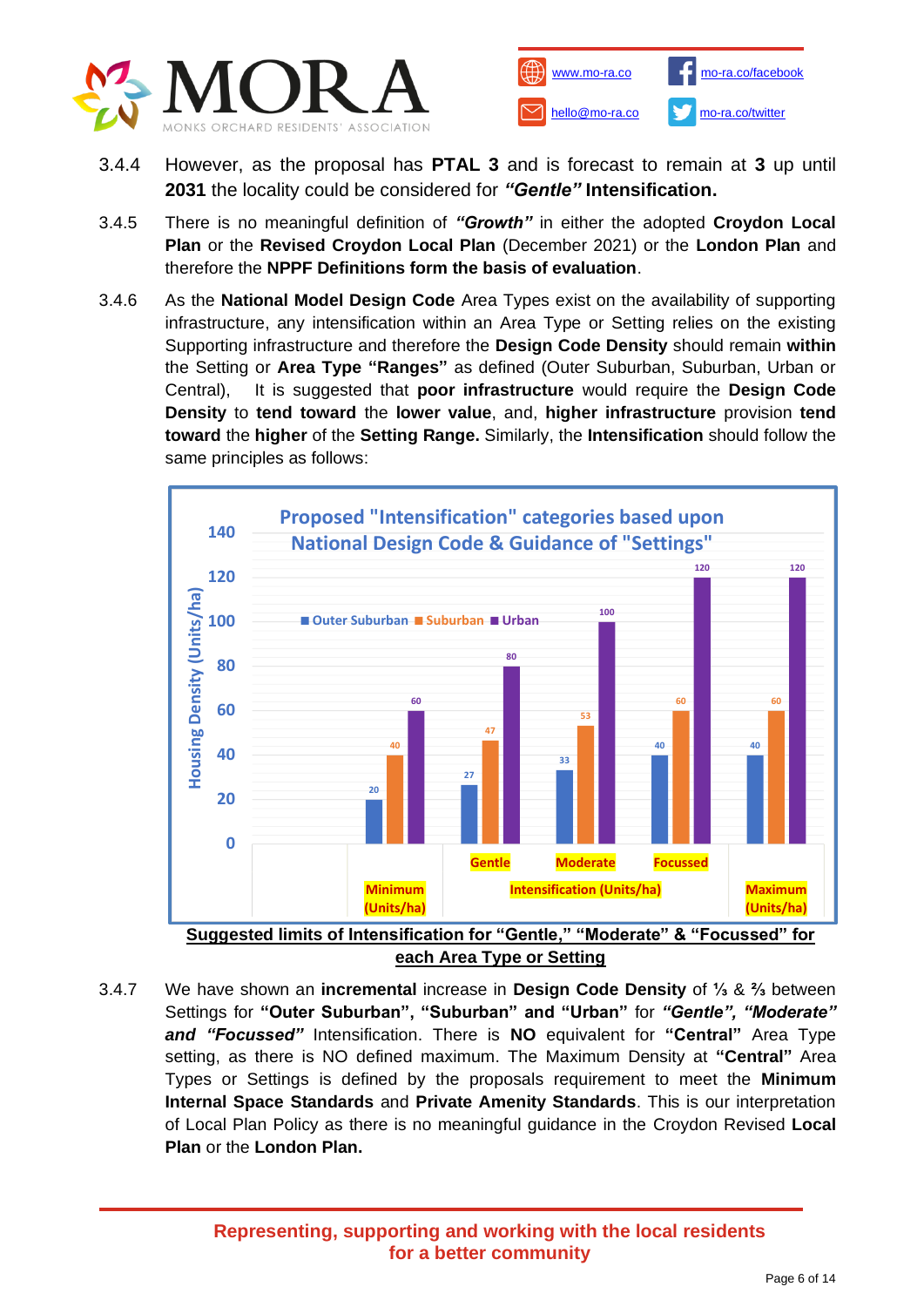



3.4 8 However, the proposed development **exceeds** this **Design Code** as shown in the following graphical illustration. Therefore, as there is **NO** Design Code guidance in the **Local Plan**, the **National Model Design Code Guidance** is to be used for **Design Code assessment** which provides clear evidence of over-development of the proposal **Site Capacity** at this Area Type Setting at the **Post Code Area** at **CR0 7LJ.**



**require the Area Type to be Urban when the locality is predominantly Outer-Suburban.**

3.4.9 Thus, even allowing for *"Gentle" densification,* the proposal exceeds the local Suburban Area Type Setting Maximum Density of **60 Units/ha** and is tending toward the higher of the **Urban Area Type** or Setting range of **60 to 120 units/ha** at **102.83Units/ha** which is **conclusively a significant over development.**

### **3.5 Residential Design Code Density**

- 3.5.1 The Residential Density as measured in habitable rooms per hectare or bedspaces per hectare are coincidentally equal at **342.77 hr/ha** and **bedspaces per hectare**.
- 3.5.2 It should be noted that it is people that require public services infrastructure, such as public transport accessibility, GP Services & Schools, NOT Housing Units, so an appropriate **Residential Density** in Bedspaces/ha should be defined for each setting. There is no guidance provided for this parameter so we should investigate an appropriate range for each setting
- 3.5.3 The TfL Density Matrix has been omitted from the Revised **London Plan** but is retained for the **Public Transport Accessibility Level (PTAL)** assessment using the **TfL**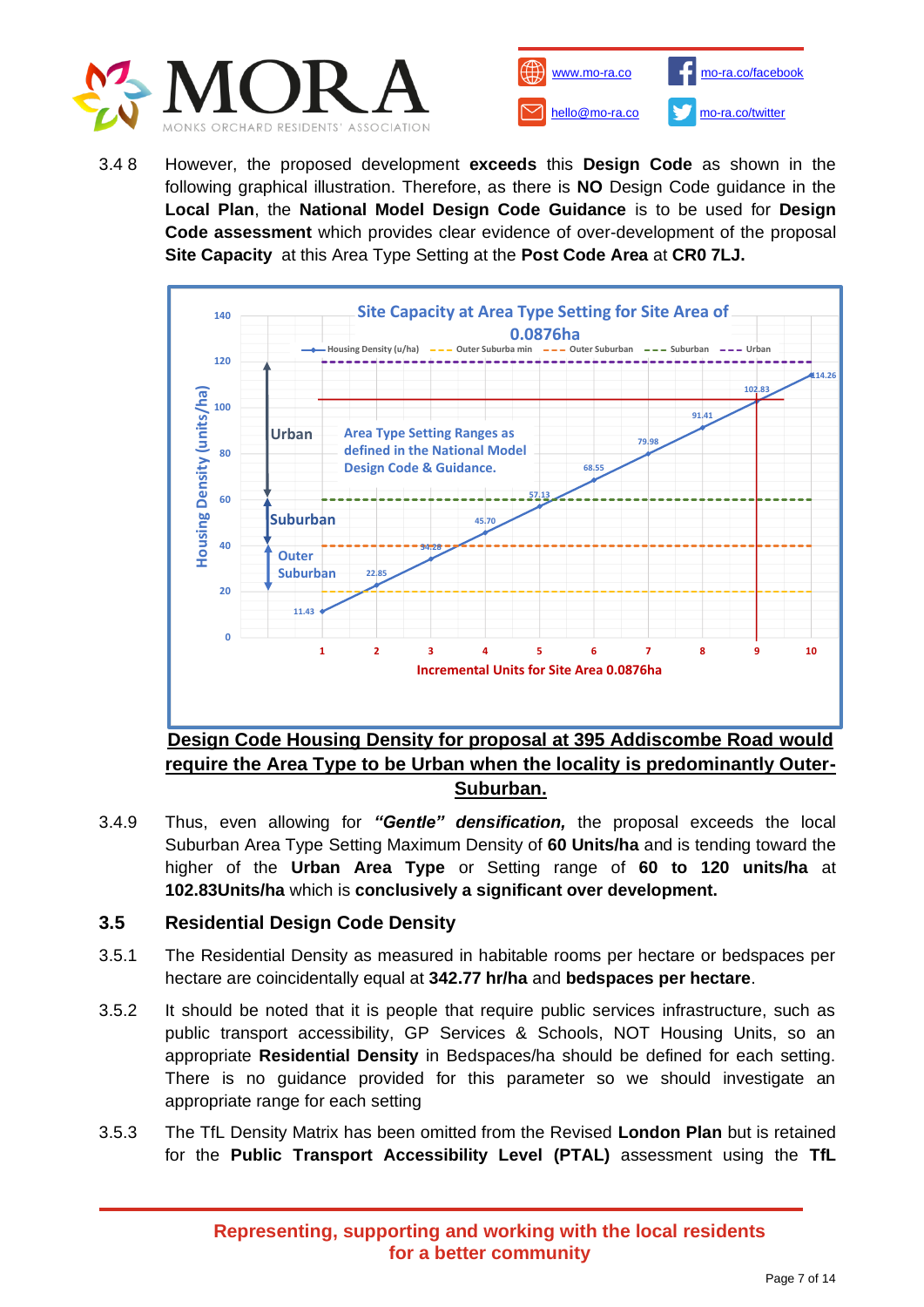



**WebCAT <sup>7</sup>** . The equivalent **Residential Density** appropriate for **Suburban Settings** has a range of **150 at Zero PTAL** to **350 at PTAL 6**. If we assume that the range is **incrementally linear**, we can extrapolate what **PTAL** would be required for the proposed development with a **Residential Density 343 hr/ha or 343 bedspaces/ha.**

3.5.4 Assuming a linear progression, the required **PTAL** for the proposal is found by:  $343 = 33.33$  \*x +150 where x = PTAL  $\approx$  5.8 when the available PTAL is 3.



**Level (PTAL) for the proposed development at 395 Addiscombe Road.**

- 3.5.5 It is also apparent that the **Residential Density** of the **Post Code Area** is **2.524 person/unit** compared to the **National Average for 2021 of 2.36 persons per Unit.** As the **National Design Code Guidance** provides **National Guidance,** it is reasonable to assess the **PTAL** on **National figures** as the **Local Plan** does NOT provide any guidance**. T**he Graphical Illustration above uses a conversion of **2.36 Person per Unit** to convert **Housing Density to Residential Density** based on those **National parameters.**
- 3.5.6 The above analysis clearly establishes that the proposed development would require a **PTAL** of approaching ≈**6** when the available **PTAL** is only **3** and that the **Residential Density** is more appropriate for a **"Central" Setting** than a **Suburban Setting** which is further clear evidence of a significant **overdevelopment** or inadequate **Site Capacity** to support the proposed development.

**<sup>7</sup>** <https://content.tfl.gov.uk/connectivity-assessment-guide.pdf>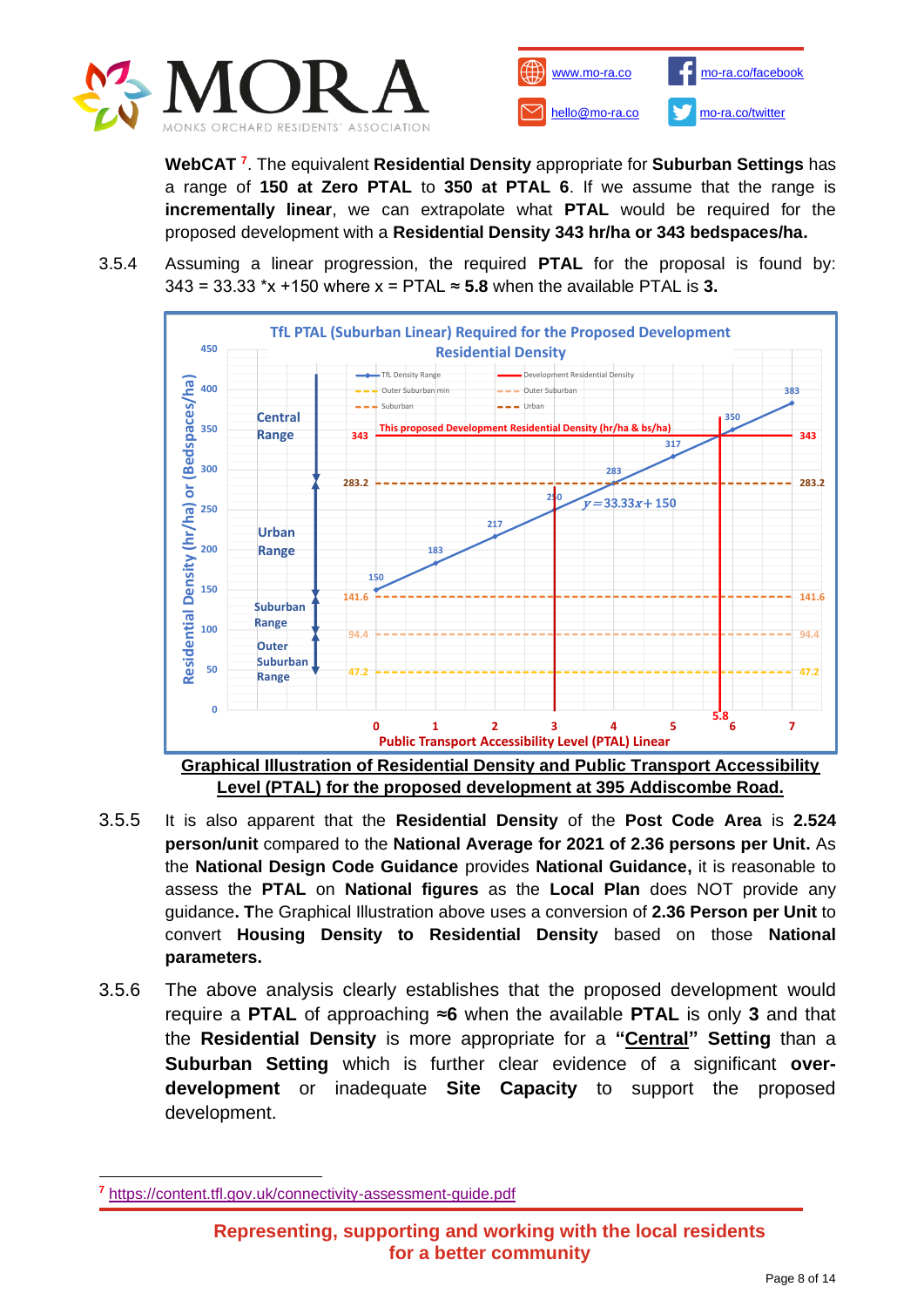



### **3.6 Floor Area Ratio**

**3.6.1** A further parameter for establishing the appropriateness of a proposed **Density** for the **Area Type Design Code** Setting, is the **Floor Area Ratio (FAR).** For **Suburban** Area Type Settings, the recommended **FAR** as defined in the **National Model Design Code and Guidance** and as measured by **GIA/Site Area** in sq.m. **should be NO Greater than 0.5**. The proposed development has a **Floor Area Ratio (FAR)** of Residential GIA/Site Area of 612.94/875.22 = **0.70** which is (0.7-0.5)/0.5 = 0.4 i.e., **40%** above the recommendation and further evidence of over development of the **Site Capacity**.

# **4 Space Standards**

### **4.1 Croydon Local Plan Policies**

- **4.1.1 SP2.8 States** *"New Housing should meet minimum design and amenity standards set out in the Local Plan Policies and proposals as well as the internal space standards for different sized dwellings set out in Table 3.1 of the London Plan."*
- **4.1.2** Policy **DM 1A** Amenity standards for residential developments
	- *(b) Provides a minimum amount of outdoor space of 5m<sup>2</sup> per 1–2-person unit and an extra 1m<sup>2</sup> per extra occupant thereafter; and it must achieve a minimum depth and width of 1.5m*
	- *(d) All flatted developments and major developments need to provide a minimum of 10m<sup>2</sup> per child of new play space, calculated using GLA's the Mayor of London's population yield calculator*

### **4.2 London Plan Policies**

- 4.2.1 The London Plan Minimum Space Standards are detailed in Table 3.1
- 4.2.2 The London Plan emphasises that these are **'MINIMUM'** dimensions and that proposals should **exceed** them wherever possible and the **SPG Housing Design Standard at C2.2 States:**

*"C2.2 Best Practice: Exceed the minimum overall floor areas by at least 5% (see standards C2.5 to C2.11 and C3.6)."*

4.2.3 The proposal meets the **Minimum Internal Space Standards GIFAs** but does NOT provide a **5%** excess as recommended **Best Practice** listed in the **SPG Housing Design Standard C2.2.** The offered total **GFIA** is **612.94** and the Minimum standard is **588** i.e. (612.94 – 588)/588 = 0.0424 = **4.24%** above minimum.

#### 4.3 **Built-In Storage**

4.3.1 The Development Proposal has **NO** offered **Built-In Storage Capacity** for normal everyday living requirements. Again, Table 3.1 lists the required **'MINIMUM' Built-In Storage** for the various Sized Units (Bedrooms and Occupants). The Total Storage for the proposed development would be **19.5 sq.m.** and there is **NONE.** This is further evidence of **overdevelopment** as the applicant cannot squeeze in this additional required **Built-In Storage** within the **Site Capacity.** The requirement is for a **MINIMUM**  which should be exceeded if possible. The lack of any **Built-In Storage** is completely **unacceptable**.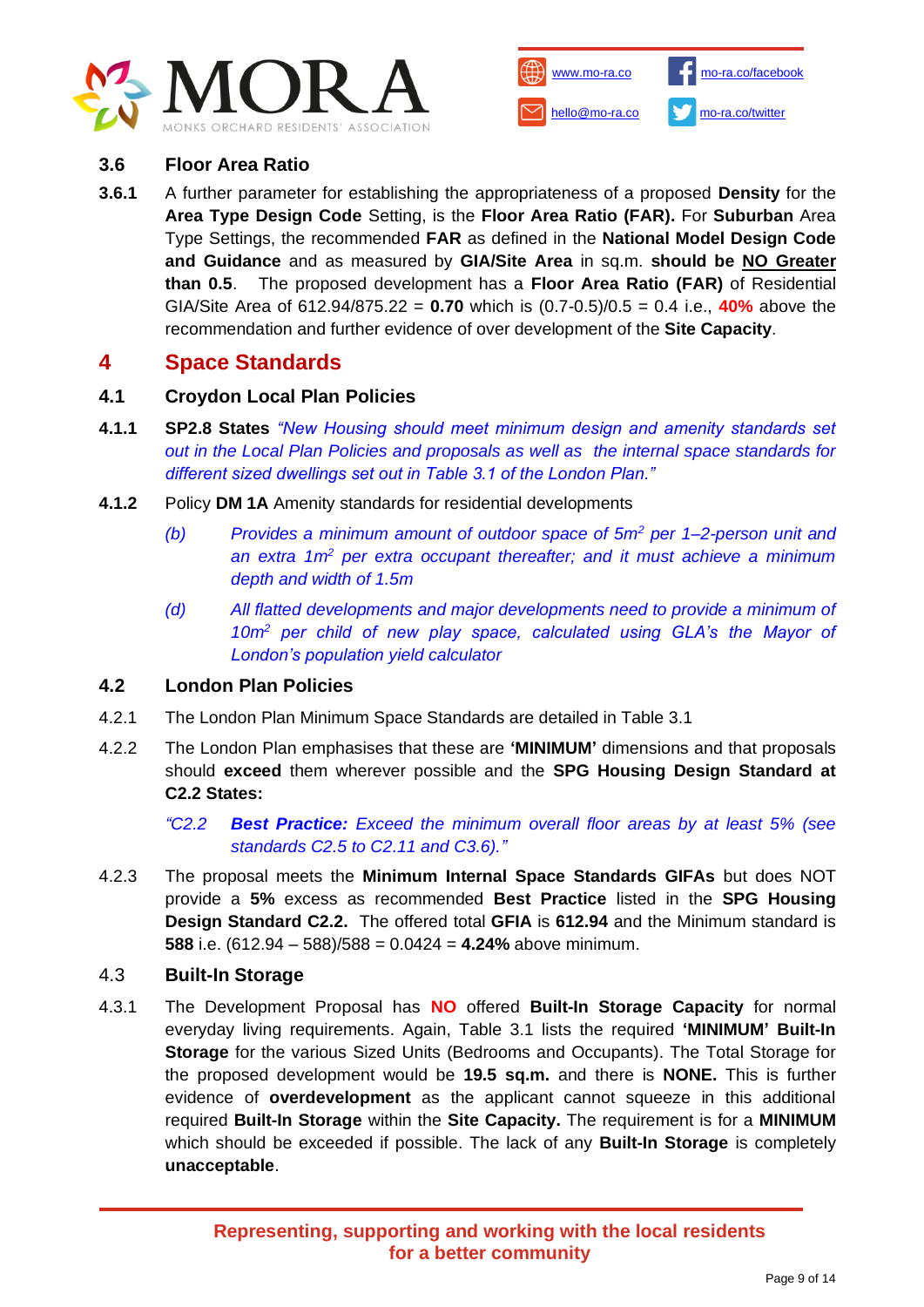



### **4.4 Amenity Space**

- 4.4.1 The proposed development meets the Private Amenity Space Standards distributed across the **9 Units**.
- 4.4.2 The Communal and Play Area as shown on the Site Layout, is combined at (5.5\*5.4)+(5.5\*1.0)/2 = **32.45 sq.m**. The **London Plan Policy S4 Play and informal recreation States: "***for residential developments, incorporate good-quality, accessible play provision for all ages. At least 10 square metres of play space should be provided per child.* **The proposal therefore is totally inadequate for three reasons**:

a) The Play Space for Children is NOT separated from the Communal amenity Space.

b) The Play Space does NOT meet the requirement of **10sq.m. per child**. The probable number of children accommodated in the proposal would be **≈12** which in accordance with both the Revised Croydon Plan and The London Plan requires **10sq.m. per child which therefore requires 120 sq.m.**

c) The **Communal Open Space** plus the required **Play Space for Children** is not adequate and the **Site Capacity** is insufficient to provide adequate space and an appropriate proportion of area to be provided for this amenity requirement.



**Site Layout with Communal Garden Area and Play Space for Children.**

### **5 Access**

- 5.1 The Ground Floor GP Surgery fronts Addiscombe Road (A232) at the roundabout Junction with Shirley Road.
- 5.2 The Parking Bay for the surgery is for Disabled Drivers.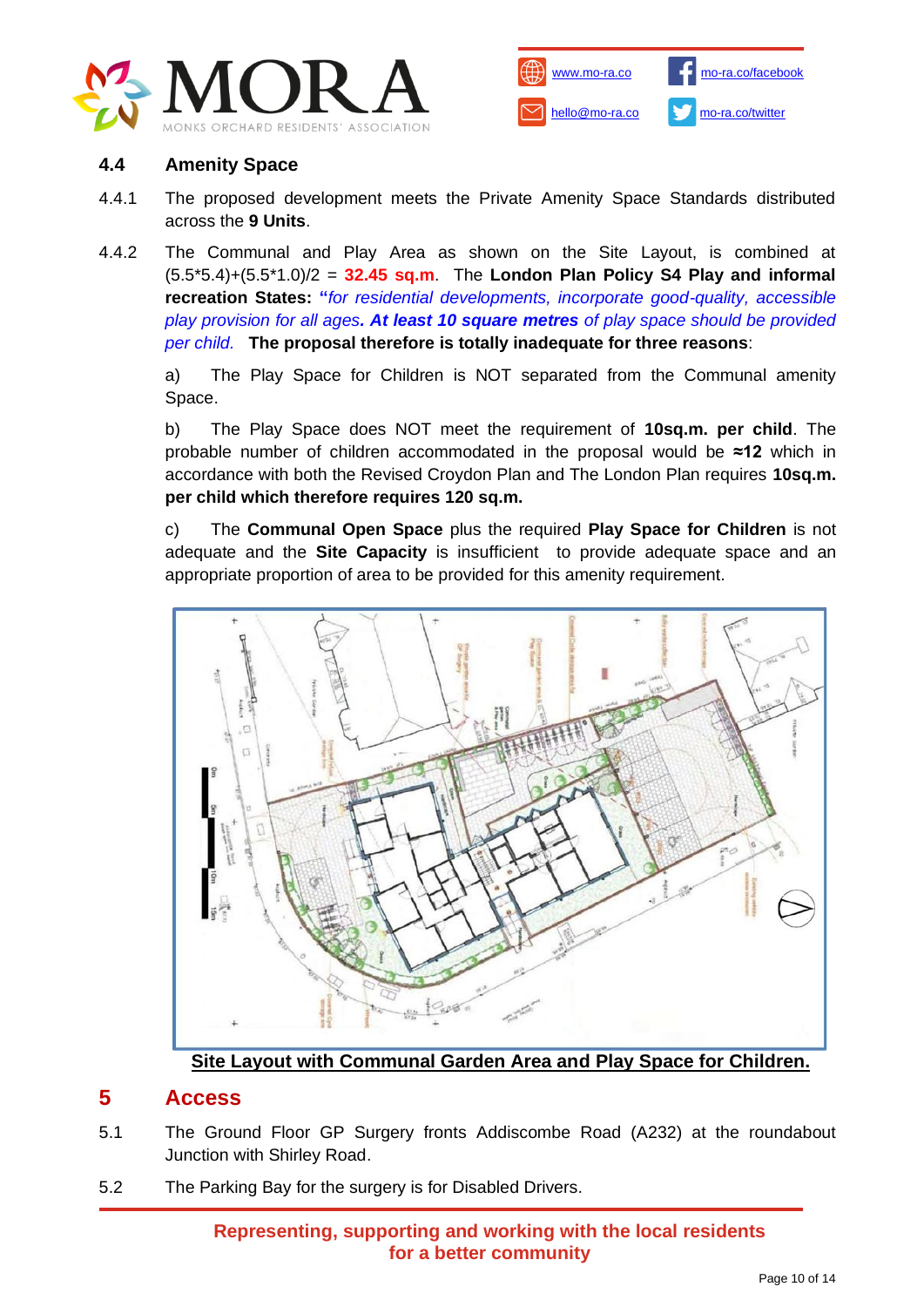

- [www.mo-ra.co](http://www.mo-ra.co/) [hello@mo-ra.co](mailto:hello@mo-ra.co) [mo-ra.co/facebook](http://www.mo-ra.co/facebook) [mo-ra.co/twitter](http://www.mo-ra.co/twitter)
- 5.3 A Vehicle entering from the south via Shirley Road dual carriageway (A232) or North Shirley Round via the roundabout will need to enter the roundabout and take the exit onto Addiscombe Road (A232) and virtually immediately cross the flow of traffic to enter the surgery driveway. This seems an extremely hazardous manoeuvre, which is likely to cause tailbacks and congestion at the roundabout while a driver is awaiting an opportunity to cross the line of traffic to enter the GP surgery.



5.4 The GP Surgery access is close to a Pedestrian controlled "Pelican Crossing" with "zig-zag" road markings & Red Route Parking restrictions on the Addiscombe Road, and the cross-over "dropped kerb" Residential Parking Entrance is approximate 20m from a "Zebra Crossing" similarly with "zig-zag" Road markings & Red Route parking restrictions on the Shirley Road (A215).

# **6 Parking**

### **6.1 Parking Provision for the GP Surgery & Residential Accommodation**

- 6.1.1 The Parking provision for the Ground Floor GP Surgery is fronting Addiscombe Road (A232) at the roundabout Junction with Shirley Road (A232 & A215) and is allocated for one Disabled Bay. The Residential Parking fronting Shirley Road (A215) is for 5 Bays, one of which is a disabled Bay. Both these locations have RED Route Parking restrictions and "Zig-Zag" markings for the Pelican Crossing in Addiscombe Road and the Zebra Crossing in Shirley Road. (We question the viability for "Dropped Kerbs and crossovers" this close to the Pelican Pedestrian and zebra crossings).
- 6.1.2 The revised **Croydon Plan Residential Parking** provision at **PTAL 3** at Table 10.1 gives up to **0.75 spaces** for 1 & 2 Bedroomed Dwellings and **1** space for 3 Bedroom + Units which for this proposal equates up to **7.5** spaces for the Residential Development where only **5** spaces are provided.
- 6.1.3 The **London Plan Residential Parking** provision is given at **Policy T6.1 Table 10.3** and is the same as the Croydon Plan at **0.75 spaces** for 1 & 2 Bedroomed Dwellings and **1** space for 3 Bedroom + Units which for this proposal equates up to **7.5** spaces for the Residential Development where only **5** spaces are provided.
- 6.1.4 The National average Car Ownership per household in the UK is **1.21** and in London is **0.74.** As an estimate for **Outer London Boroughs** the Average would approximate to **0.98** per household. With **18** probable Adults and **9** families at **0.98 per unit** there would probably be a requirement of **9.18** Parking Spaces for this development proposal. Thus, there would probably be an overspill of ≈(5-9.18) ≈ -4.18 **≈ 4** vehicles. This does NOT include any Vans or Commercial vehicles used by a householder for any business activity requiring overnight parking.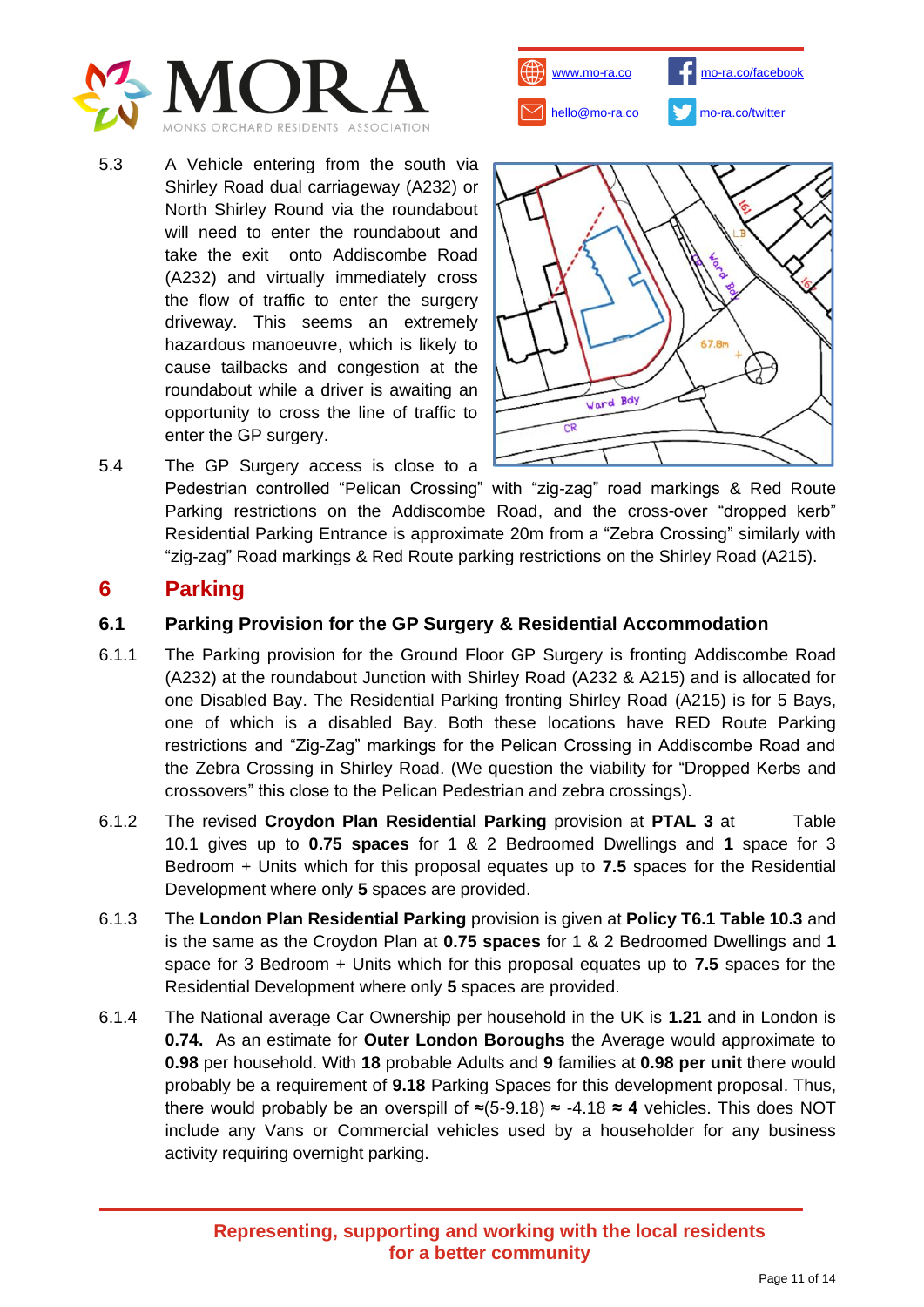



- 6.1.5 Shirley Avenue, in the Shirley North Ward, which exits Shirley Road virtually opposite the proposed site, is normally full during the day, presumably Croydon commuters', cars to avoid high daily parking fees in Croydon. The Google Earth image of 11<sup>th</sup> April 2019 shows all kerb spaces, other than dropped kerb crossovers, are full for ≈165m from the Shirley Road Junction. The Green Court Avenue to the northwest of the proposed development is a narrow residential street of ≈5m width which precluded double parking and has yellow line parking restrictions (Google Earth). Any additional parking would be inconvenient for other residents.
- 6.1.6 This provision does NOT include any delivery vehicles for the Residential Units and due to the RED Route restrictions and Zebra Crossing "zig-zag" markings, there is no possibility to park in close proximity to the development when possibly heavy content is to be delivered.
- 6.1.7 The GP Surgery, as a functional activity, will require regular deliveries of clinical products and may require Fork-lift transport from vehicle to the Surgery. Again, this cannot be from the roadside as the A232 is on a RED Route.
- 6.1.8 The overall Parking provision assessment is therefore inadequate. This allocation cannot be increased due to the limited **Site Capacity** and is further evidence of **Overdevelopment**.
- 6.1.9 The Transport Statement at para 3.9 is **NOT TRUE**. The Swept Path illustrations do **NOT** show the path of the vehicles in either the Parking Egress or Ingress for the GP Surgery Bay or the Residential Bays. The Paths shown on the illustration only shows the path of **ONE axle wheel trajectory**, NOT both front and rear **wheel Axle swept paths**. Therefore, the illustrations are **NOT possible trajectories** of **any vehicle swept paths** for entrance or exit from **any parking** position and therefore they are completely **invalid** for assessment of **parking possibility**.



### **Inadequate Swept Path illustrations – GP Surgery and Residential**

6.1.10 The Swept path of a vehicle requires the **trajectory of both front and rear wheels** as they do **NOT follow the same paths** but are physically related to the steering direction of the front wheels and the **wheelbase**. The trajectory must also take account of the vehicle bodywork **overhang, front and rear**. None of these factors are illustrated in the supplied drawings which **completely invalidates** the proposed **Parking acceptability**.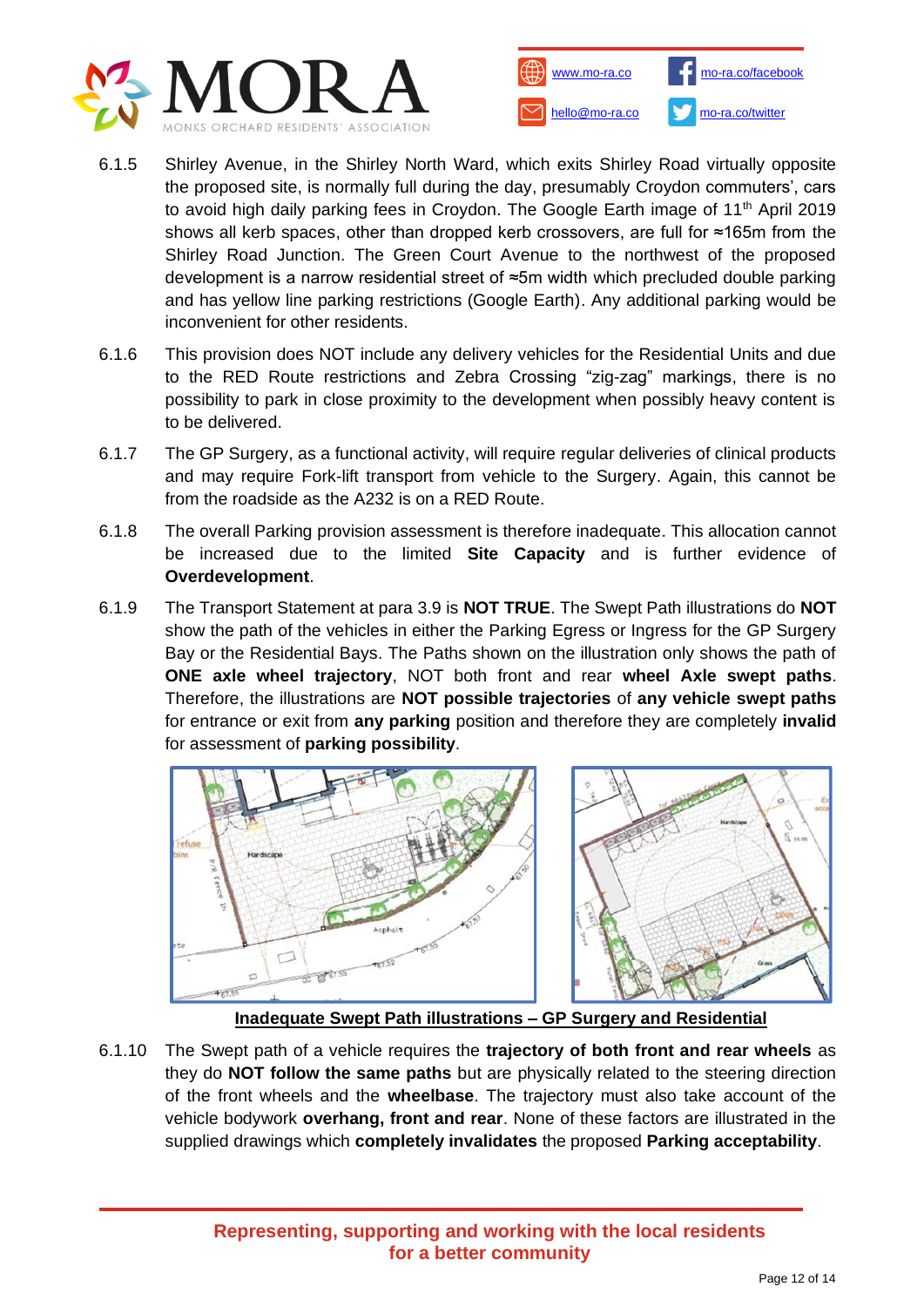



# **7 Summary and Conclusions**

- 7.1 This Location at the corner of Addiscombe Road and Shirley Road is an important local site en-route as a gateway into the Croydon Centre from Bromley via the busy A232 and as such requires a pleasant architecturally impressive and appealing vista. It is disappointing that the offered proposal does not meet this objective. The proposal is of a dominating character which has a cluttered façade which is unattractive and overbearing, having no relationship to the period of local surrounding building architecture.
- 7.2 The proposal exceeds the available **Site Capacity** of **0.0875ha** for the local Area Type at an **Outer Suburban** or **Suburban Setting** as defined by the **Nation Model Design Code** guidance. There is no equivalent guidance in the **Croydon Local Adopted** or **Revised** (Dec 2021) **Local Plan** or the **London Plan** for **Design Code Guidance** and therefore **NPPF para 129** is the authority for **Design Code Assessment**. **NPPF at Para 129** gives clear direction that in the absence of Local Design Codes and guidance, the **National Model Design Code and Guidance** should be used for assessing proposals.
- 7.3 If the Case Officer or the LPA disagree with our analysis or Design Code assessment of this proposal based upon the **National Model Design Code** and **Guidance, <sup>8</sup>** we would respectfully request the Case Officer or the LPA Spatial Planning Team (LDF) to define the **alternative values** for **Design Code** Area Types or setting densities appropriate for this proposal.
- 7.4 The **Croydon Plan Growth** Policies are meaningless for assessment of proposals to determine acceptability of intensification in areas inappropriate for **"Focussed"** or **"Moderate" intensification** and similarly for area appropriate for **"Gentle" Intensification or densification** and thus it is impossible to professionally analyse or assess intensification/densification in accordance with the Policy.
- 7.5 The locality of the proposal is **NOT** in a designated area for Moderate or Focussed intensification as illustrated on the Policies Map. However, our analysis above, using the **National Model Design Code & Guidance** and an assessment for "Gentle" Intensification and the supporting analysis provides comprehensive evidence of overdevelopment of this proposal at this location indicating the **Site Capacity** is inadequate to support the development.
- 7.6 The proposal fails to meet the MINIMUM space Standards required as there is insufficient Site Capacity for Built-In Storage for any Residential Unit.
- 7.7 There is insufficient Play Space for the probable **12** Children of the families occupying the **9 Units** or any separate communal open space for the residents.
- 7.8 The Space Standards are a Minimum and should be exceeded, if possible, but the proposed Site Capacity would not allow these standards to be applied and therefore the proposal should be Refused on these grounds.
- 7.9 The Vehicular Access for the Addiscombe Road for Disabled Parking is hazardous if approaching from the Roundabout as the access is immediately after exiting the roundabout and requires crossing the line of traffic (Addiscombe Road (A232) and the

**<sup>8</sup>** <https://www.gov.uk/government/publications/national-model-design-code>